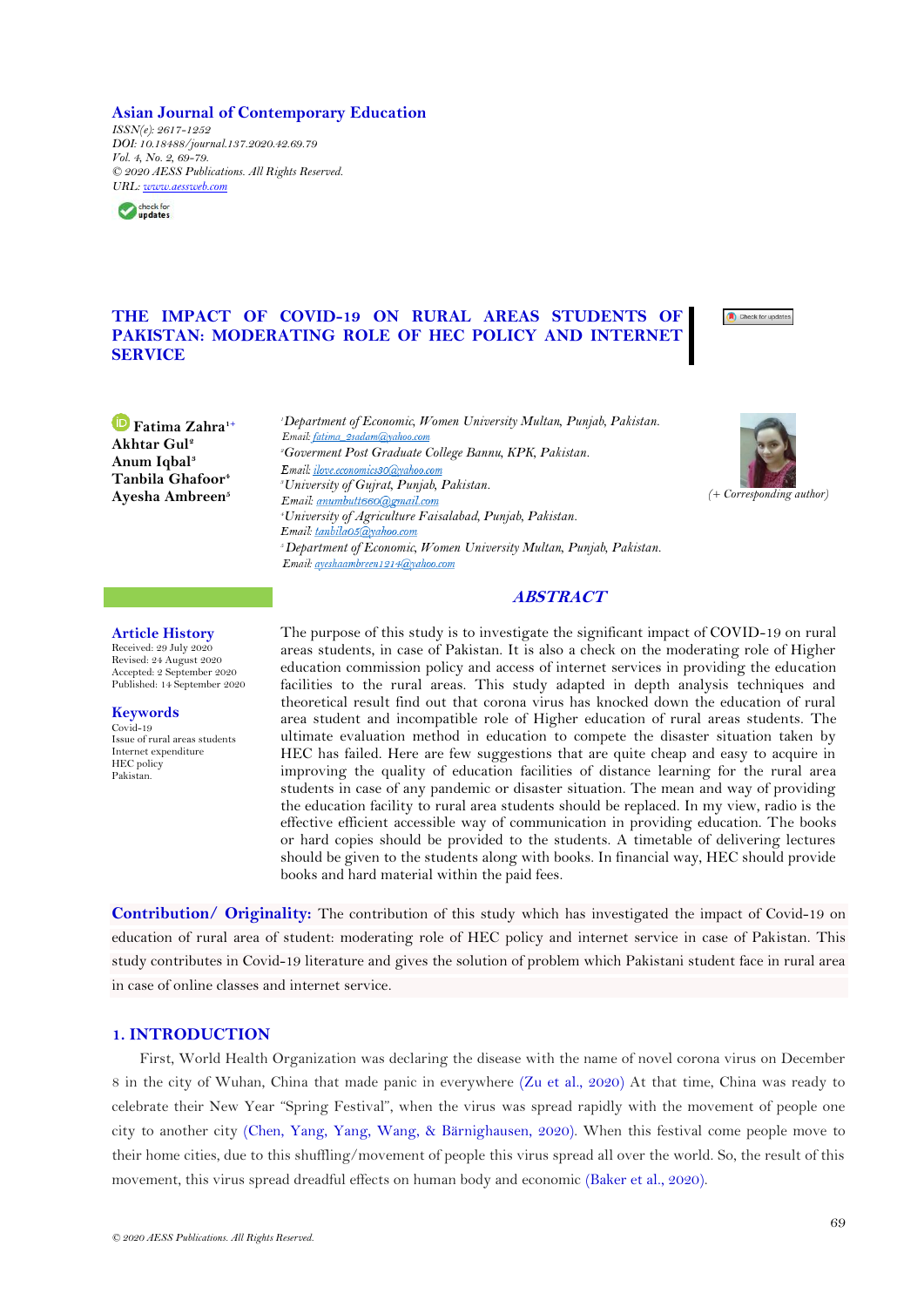#### **Asian Journal of Contemporary Education, 2020, 4(2): 69-79**

WHO declare that there is no specific medication or vaccination of this disease [\(Sohrabi et al., 2020\)](#page-9-2)? With the passage of time, this virus was resurrection all over the world [\(Purcell & Charles, 2020\)](#page-9-2). Firstly, these viruses distort the artificial beauty of the world and shutdown the world [\(Mhalla, 2010\)](#page-9-3). Secondly, they badly damage the educational system. Education is the soul of the economy. Education is considered as developing weapon of an economy. Many scholars contributed to solve the problem of developed and developing country on education during covid-19 [\(Porpiglia. et al., 2020;](#page-9-4) [Rundle, Park, Herbstman, Kinsey, & Wang, 2020;](#page-9-2) [Viner et al., 2020\)](#page-10-1). In many article scholars show the impact of corona virus between developed and developing [\(Loayza & Pennings,](#page-9-5)  [2020\)](#page-9-5). Due to lack of social distance in developing country corona cause more disaster as to compare to developed country [\(Meunier, 2020\)](#page-9-6). Developed countries like Germany, Italia and USA also face the side effects of corona virus [\(Alvarez, Argente, & Lippi, 2020\)](#page-9-7). Mostly scholar shows significant impact of COVID-19 because in developing countries per capita income is below in poverty line [\(Bong et al., 2020\)](#page-9-8).

Epidemic COVID-19 is a monstrous geopolitical disturbance that will reset the universal framework once the fuzz is lifted, quicken de-globalization just as de-regionalization, and set up new political furthermore, trade alignments and most likely another world request [\(Nawaz, Yun, Nawaz, & Aalam, 2020\)](#page-9-9). There is differing expectation that the new corona virus will reframe world monetary utilization and creation chains. Due to the outrageous episode, the worldwide economy is anticipated to break this year [\(Sohrabi et al., 2020\)](#page-9-2). Be that as it may, Chinese pioneers put stock in the development and progress in controlling corona virus is proof of the responsibility to situate China as the forefront head in the overall battle over the infection, and to walk toward developing a worldwide force [\(Kowalski et al., 2020\)](#page-9-10). Corona virus appears to have gotten a driving on-screen character in foreign relations. It will reshape worldwide conciliatory arrangements, said by Mohammad Tabatabaei.

The contribution of this study in covid-19 literature that investigated the how covid-19 damage the education sector of Pakistan countries. This qualitative study investigates the impact of Covid-19 on students of Pakistani rural areas. The result argues that Covid-19 has negative impact on rural areas students of Pakistan under the online education strategy. Pakistan is a developing country, however Pakistan unable to run the online education approach like China, USA, EU countries. Further has extension in this way problems. This study other parts arrange in this style;  $2<sup>nd</sup>$  part represents to literature review portion, 3rd part represents Courantyne strategy,  $4<sup>th</sup>$ part represents HEC strategy 5th part represent conclusion.

#### **2. LITERATURE REVIEW**

This study investigates the impact of covid-19 on educational sector evidence of Pakistan. Many scholars work on covide-19 and investigate in previous studies. For example, [Wajdi et al. \(2020\)](#page-10-2) used primary data to discuss the policy of the government on the education system during the pandemic situation (Covid-19). Government policymakers suggest the online lectures school and university level schedule apply for students. The government takes a step to cancel the examination activity of 2020. Coronaviruses are a gathering of related infections that cause illnesses in warm-blooded animals and flying creatures. In people, coronaviruses cause respiratory tract contaminations that can be gentle, for example, a few instances of the basic cold (among other potential causes, prevalently rhinoviruses), and others that can be deadly, for example, SARS, MERS, and COVID-19 [\(Gao, Tian, &](#page-9-11)  [Yang, 2020;](#page-9-11) [Hageman, 2020;](#page-9-12) [Sun, Lu, Xu, Sun, & Pan, 2020;](#page-10-3) [Velavan & Meyer, 2020\)](#page-10-4). Manifestations in different species shift: in chickens, they cause an upper respiratory tract illness, while in cows and pigs, they cause looseness of the bowels. There are yet to be antibodies or antiviral medications to forestall or treat human coronavirus diseases.

Corona viruses establish the subfamily Ortho coronavirinae, in the family Coronaviridae, request Nidovirales, and domain Riboviria. They have encompassed infections with a positive-sense single-abandoned RNA genome and a nucleocapsid of helical balance. The genome size of coronaviruses ranges from roughly 27 to 34 kilobases, the biggest among known RNA viruses [\(Geller, Varbanov, & Duval, 2012;](#page-9-13) [Sexton et al., 2016;](#page-9-2) [Sturman & Holmes,](#page-10-5)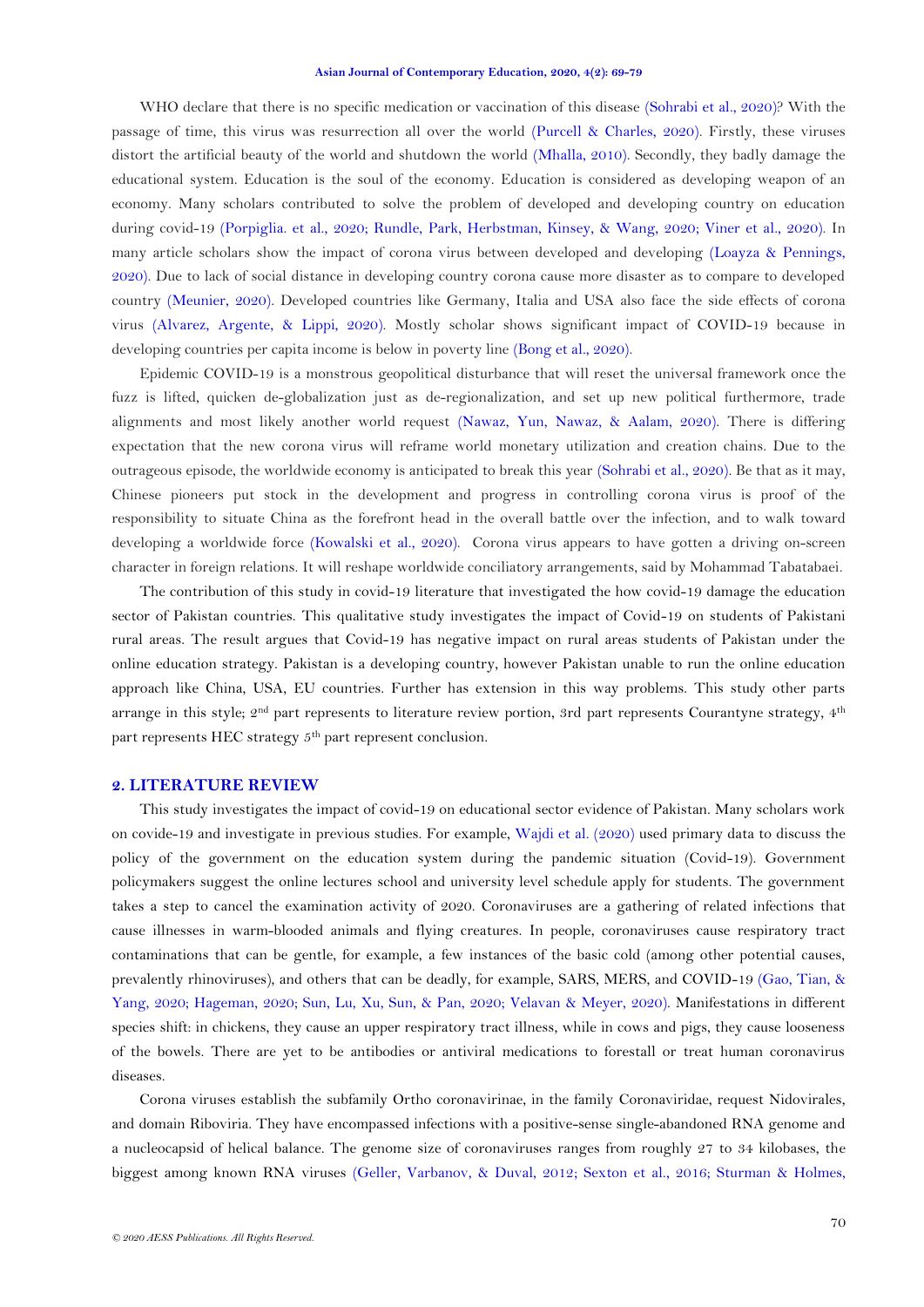[1983\)](#page-10-5). The name coronavirus is gotten from the Latin crown, signifying "crown" or "radiance", which alludes to the trademark appearance suggestive of a sun oriented crown around the virions (infection particles) when seen under two-dimensional transmission electron microscopy, because of the surface being canvassed in club-molded protein spikes. Coronavirus sickness (COVID-19) is an irresistible malady brought about by a newfound coronavirus [\(Chen](#page-9-0)  [et al., 2020;](#page-9-0) [Touret & Lamballerie, 2020;](#page-10-6) [Zheng, Ma, Zhang, & Xie, 2020\)](#page-10-7). As of now, there are no antibodies or medicines for COVID-19. In any case, there are numerous progressing clinical preliminaries assessing possible medicines. WHO will keep on giving refreshed data when clinical discoveries become accessible?

#### *2.1. Courantyne Strategy Analysis in Corona Virus Management*

Lockdown is a crisis convention to forestall individuals, gatherings of individuals, or networks from being enormous, leaving or entering from or to a region. Lockdown conventions must be set up by specialists.

In the security setting, Lockdown can mean separating a territory. This convention, abroad, is frequently applied in schools or in open offices, for example, medical clinics in case of a matter of power majeure. On account of Corona, Lockdown has the closeness of significance in the term isolate area, as specified in Law No. 6 of 2018 on the wellbeing significance [\(UURI, 2018\)](#page-10-8).

#### *2.2. In the Act it is Mentioned That*

"Regional quarantine is a resident restriction on an area including the entrance of the entry and its contents allegedly infected with disease and/or contaminated in such a way as to prevent the possibility of spreading the disease or contamination".

In article 49 the law likewise referenced isolates types, in particular: House isolate, medical clinic isolate, regional isolate and social limitation for huge scope. The protection is: "The detachment of debilitated individuals from sound individuals is done in social insurance offices to get treatment and care."

Who is approved to brooding regional isolate? It was expressed that regional isolate limitations and social limitations for enormous scope were set up by pastors. The administration has set up a team in the treatment of Corona infections directed by the head of BNPB. The law has ordered an exceptionally vital circumstance in specific circumstances, one level under war crisis to BNPB and BPBD, that is what is designated "straightforward entry".

#### *2.3. In Article 55 of Law No. 24 of 2007 on Fiasco Alleviation is Referenced that*

"If there should arise an occurrence of calamity crisis status is set up, the National Agency for Disaster Management and territorial debacle the board organization has simple access which incorporates: human asset arrangement, gear sending, coordination's arrangement, movement, extract, and isolate, authorizing, acquirement of products/administrations, the executives and responsibility of cash as well as merchandise, salvage, and order to train the part/foundation [UURI \(2007\)](#page-10-9).

### *2.4. How Rural Area Students Survive in Online Classes during the Corona Virus 2.4.1. Situation of Corona Virus in Pakistan*

The 2019 novel corona virus has spread to more than 213 countries and as of  $17<sup>th</sup>$  April 2020, 1995,983 confirmed cases and 131,037 deaths rate have been reported globally. Pakistan being sharing border with China and Iran, having high frequency of travel and trade has been at risk of viral transmission. Pakistan reported its first two ensured cases, on 26th February 2020 related with traveling history of Iran. The measure of bore observer to cases the country over rose to 7,025 on seventeenth April 2020 with 135 passing's and 3276 affirmed cases in Punjab,2008 cases in Sindh,993 in Khyber Pathunkhawa,303 in Baluchistan,237 in Gilgit Baltistan,154 in ICT and 46 in Azad Jammu Kashmir. To-date 7000 Pakistani pioneers have come back from Iran and set in detach in Taftan. Arranging of pioneers back to their urban systems without testing at the edge acknowledged presentation of infection in nation. Pakistan's frail remedial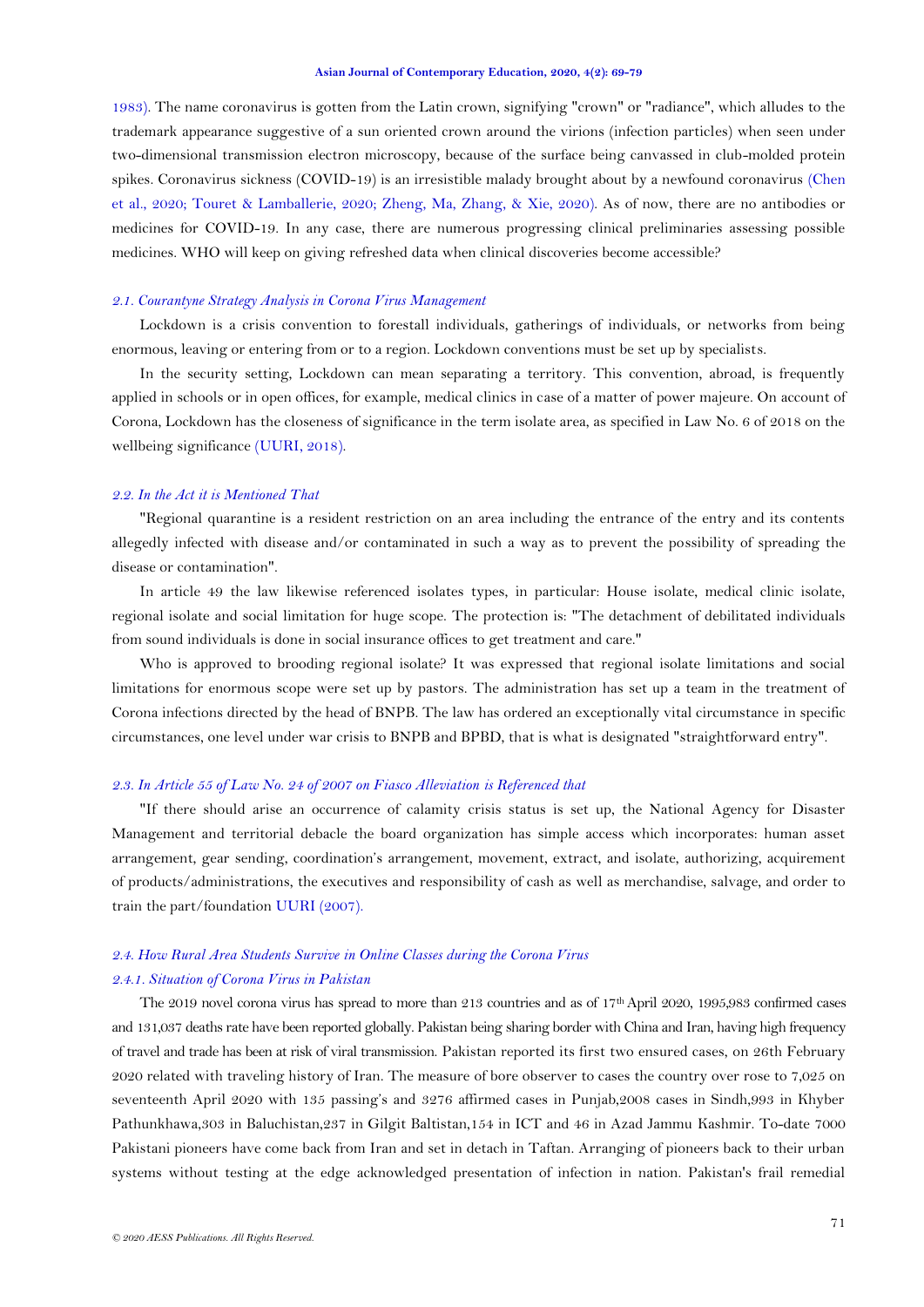organizations structure with 0.6 bed for 1000 individuals and under 0.75% of GDP as success spending is flawed to drive forward through the COVID-19 incapacitate if there should rise an occasion of exponential expansion in cases.



# **Daily New Cases**

Cases per Day Data as of 0:00 GMT+0

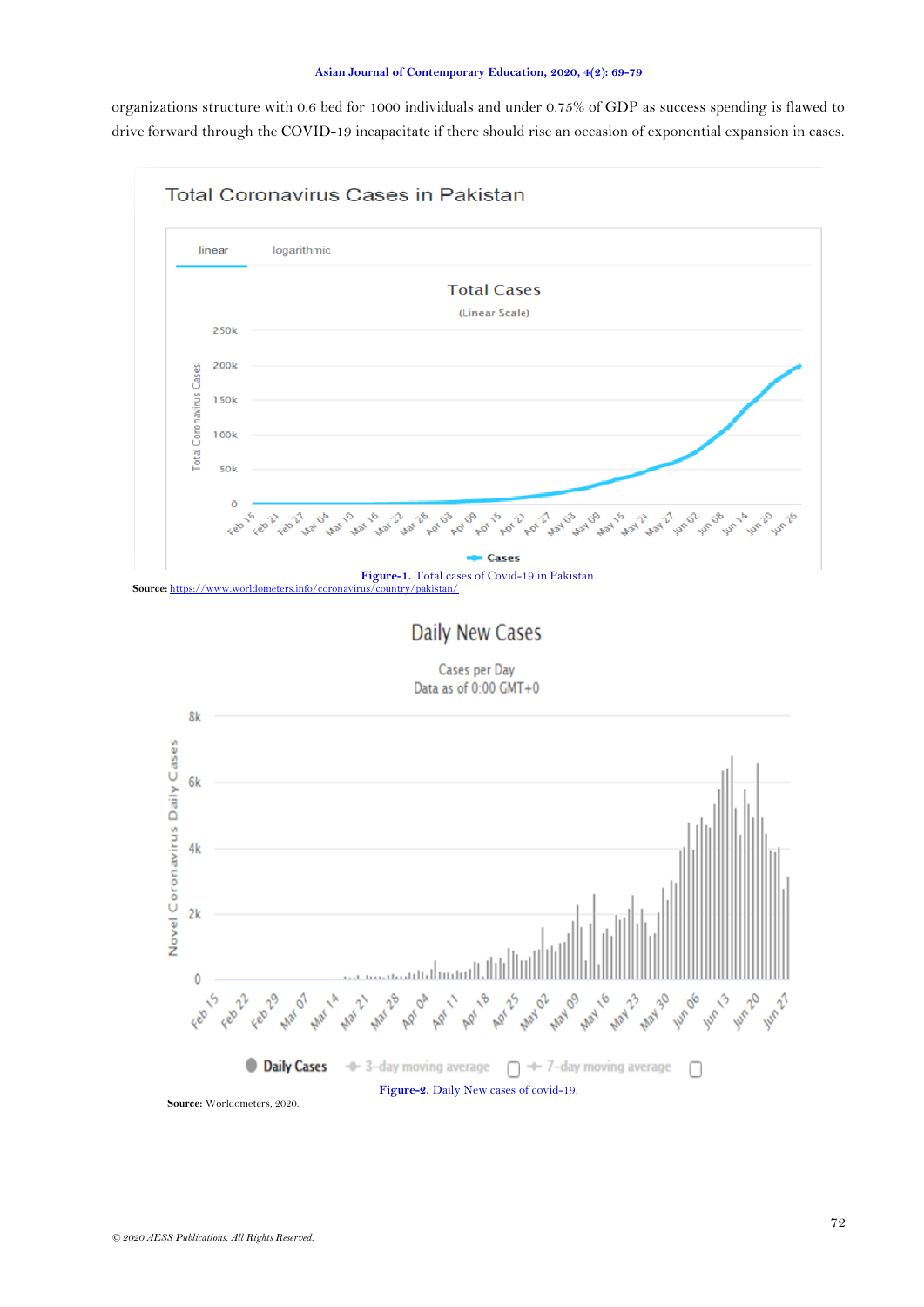## **Active Cases**

(Number of Infected People)



**Source:** Worldometers, 2020.

# **Total Coronavirus Deaths in Pakistan**

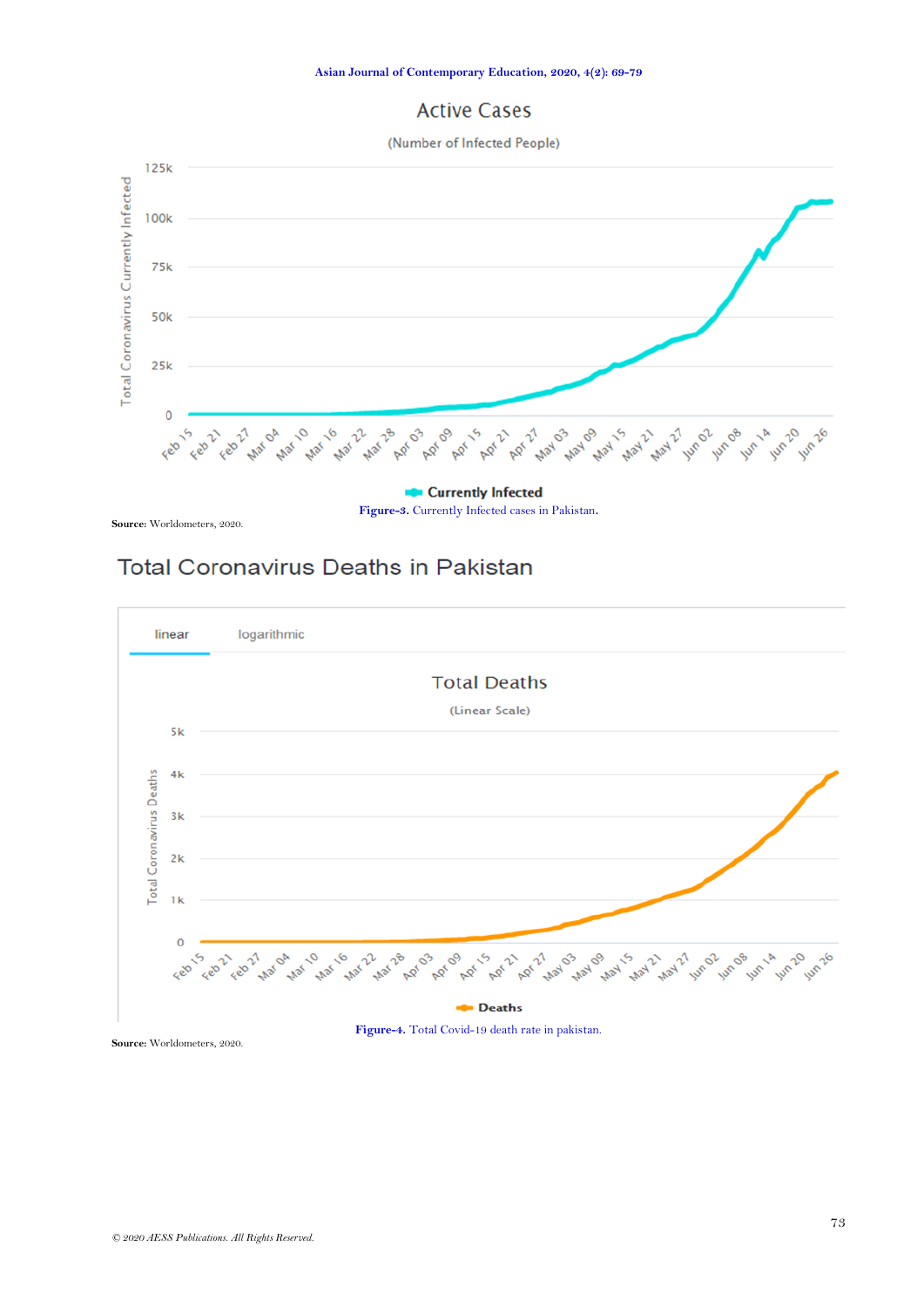# Daily New Deaths in Pakistan



# Newly Infected vs. Newly Recovered in Pakistan

# New Cases vs. New Recoveries

(Number of newly infected vs. number of recovered and discharged patients each day)



**Source:** Worldometers, 2020.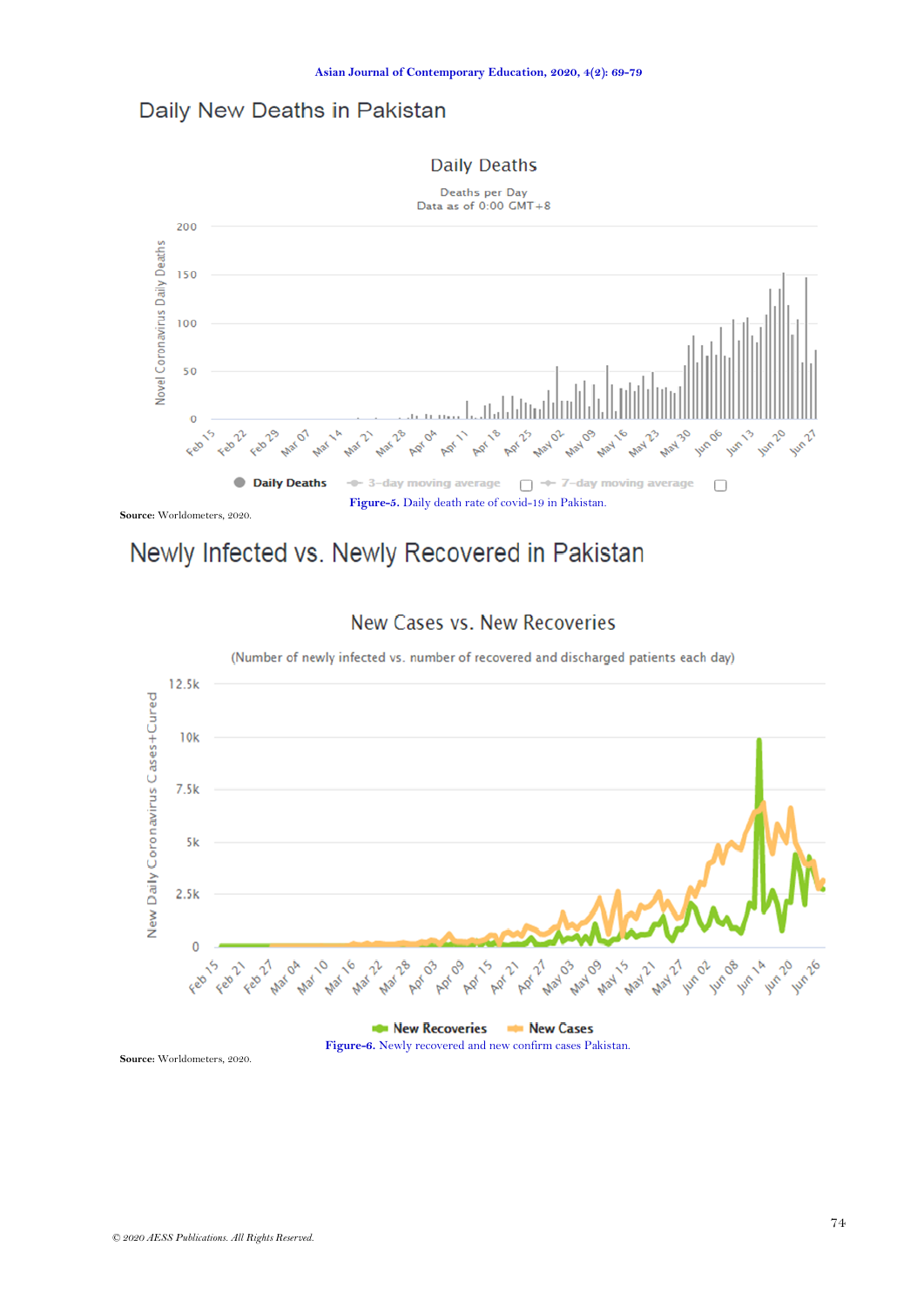## Outcome of Cases (Recovery or Death) in Pakistan



Outcome of total closed cases (recovery rate vs death rate)

#### *2.5. Covid-19 and Education Situation in Rural Areas*

While physical distance, relative isolation, and lower population density play in favors for rural areas in conditions of the direct impact of COVID-19, as the infection spreads gradually in rural areas. Rural areas are much less ready to deal with this situation. Of the 734 million great poor before the COVID-19 crisis, 80 percent live in rural areas. Of these, 76 percent profession in agriculture. Rural inhabitants have dramatically less access to adequate sanitation, health services, education, internet and communications technology, social protection, and public infrastructure. In rural area most of the people are related to agricultural sector and some peoples are depend on hand to mouth income. So that they are not able to afford extra expanse of their children study. On the other hand, if some people are able afford this expanse but due to internet service students are not able to attend online classes properly. So, the major issue for rural area student is the low-quality internet service. Figure-8 also mention in picture that how Pakistani students face issues in rural areas.



**Figure-8.** The rural area students taking online classes.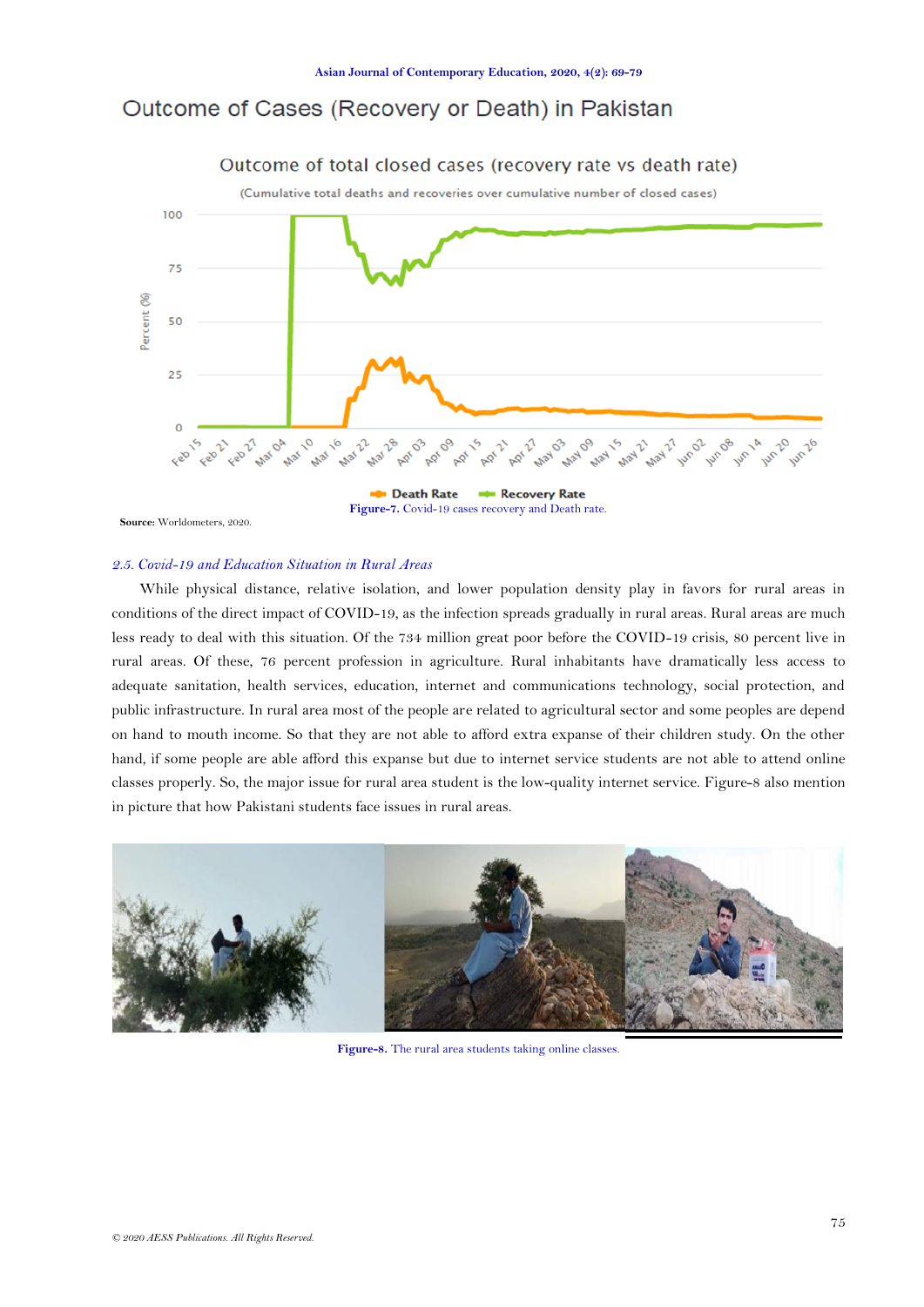#### **FRAMEWORK:**



#### *2.6. Moderating role of HEC Policy during COVID-19*

HEC organized online classes for school, college, and university students during the covid-19. For this purpose, HEC send the official notice for the entire higher educational institute to establish online classes system. Due to the entire situation educational institute closed, at that time intermediate final exams are in process. For the safety of student all the exam was postpone for some time. But with the passage `of time government announced that all the intermediate papers are canceled, and student was promoted to the next level. But now a day there is a clash between government and HEC. HEC was rejected the policy of government to promote the students to the next level. HEC play a positive role to promote the education but on the other hand HEC exploited the student rights.

#### *2.7. The Role of Digital Media Education*

Digital media consider as the most advance technology now these days. In different institute and the top scholar are used this technology for deliver their online tutorials and valuable knowledge. Universities are also use the social media in the teaching-learning technique to find new value for creating proper learning with students. Social media implementation is giving way to the development of the new educational system. Students are repeatedly exchanging their thoughts and knowledge with each other through social media.

#### *2.8. Positive Impact of Digital Media on Education*

Learning process is different in digital media. New generation are more interconnected and better informed. Due to positive impact of digital media, it is very easy to work as a group for project assignments by using social networking. Students make different groups on different social networks like what's aap; twitter; face book and email to share input regarding to the assignment. Knowledge is affecting at an escalating rapidity with the usage of digital media in education.

#### *2.9. Negative impact of Digital media on Education*

Social media is also having negative effects on students. New generations are addicted to this medium. Students waste most of their time on social networks. They distract from their actual aim. It is taking them away from books and limiting their mind. Communication skills are distorting due to the excess use of social media. Whether these things are totally negative to the social order is however to be seen, but there are some benefits of social media that self-confidently influence students' outcomes.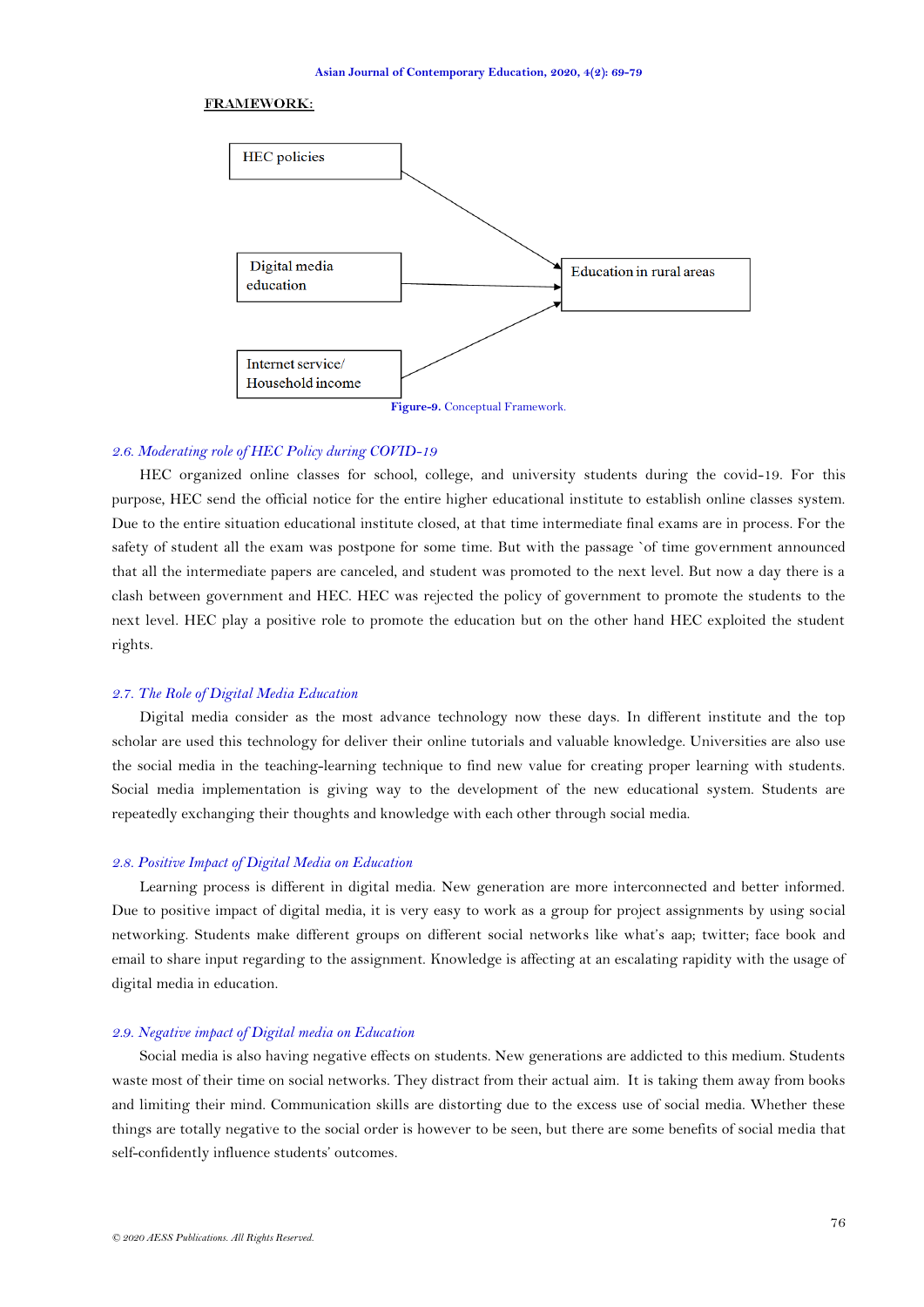#### *2.11. HEC and Government If Apply New Policy Then the Face Following these Issues*

Many scholars contribute to solve the following issue that the developed and developing countries facing during COVID-19. But the main serious issue was education in the entire world. So, resolving this issue many scholars doing work on it how the developing and developed countries make different straightly to overcome this issue during corona virus. Some scholar talks about China government policy that they apply to overcome these issues. China introduce the online lectures system to overcome the education lose during corona virus. Some of developed countries like Germany, Italy and USA also copy China methodology to overcome the loss of education. Our area of research is relating with Pakistan in which Higher education commutation also impose different policies to overcome the loss of education during corona virus. But HEC failed to solve the education problem throughout COVID-19. If the Government or HEC apply these new policies to improve the system then they face the following issue in rural areas.

#### *2.12. Internet Devices*

If Government or HEC provide the internet devices to the students with unlimited MBs or free of cost to overcome the loss of education. If HEC impose this policy then they face the issue of internet service, because most of the rural areas have no broadband connection. So this policy is not suitable for these rural areas.

#### *2.13. Telecomm Service*

If Government or HEC use the service of telecomm to overcome the loss of education. If HEC impose this policy and order all the educational institute and cable network to play the video lectures on TV. If HEC impose this policy then they face the issue of electricity, because most of the rural areas have no electricity connection. So this policy is not suitable for these rural areas and situation education during corona virus is same.

#### **3. CONCLUSION**

This qualitative study reported that Pakistan Government has declared that it will give the best effort in dealing with corona or COVID-19 viruses. The government is an actual present to protect its society in a secure the safety of every citizen. The government's efforts deserve the support of all Pakistani. Because with unity, teamwork, Pakistan believes it can solve the problem of deployment of COVID-19. In the field of education, the government and Higher education commutation imposes some of the policies facing Corona virus. This is all done to minimize the spread of corona virus and overcome the loss of education. Because Education is considered as the backbone of any economy. For developing countries Education is the great weapon to improve their economy. Now a day's Pakistan fights with COVID-19. Pakistan is considered in the list of developing countries with low resources. That's the main reason Pakistan face many problem and education is the biggest issue which destroy the economy of Pakistan now these days. Because Pakistan education commutations have low resources and 70% of peoples live in rural areas. In rural areas there are no facilities, so the rural areas student faces many problems. Due to this situation most of the students who belong from rural areas drop his education because of no internet service to continue their online classes.

#### **4. SUGGESTION**

If Government of Pakistan applies the following policies so they overcome the education issue in rural areas during COVID-19.

#### *4.1. Hard Material*

If government or Higher education commutation apply hard material policy in all the educational institutes as we already familiar to this technology. In Pakistan Allama Open University already use this technique. If all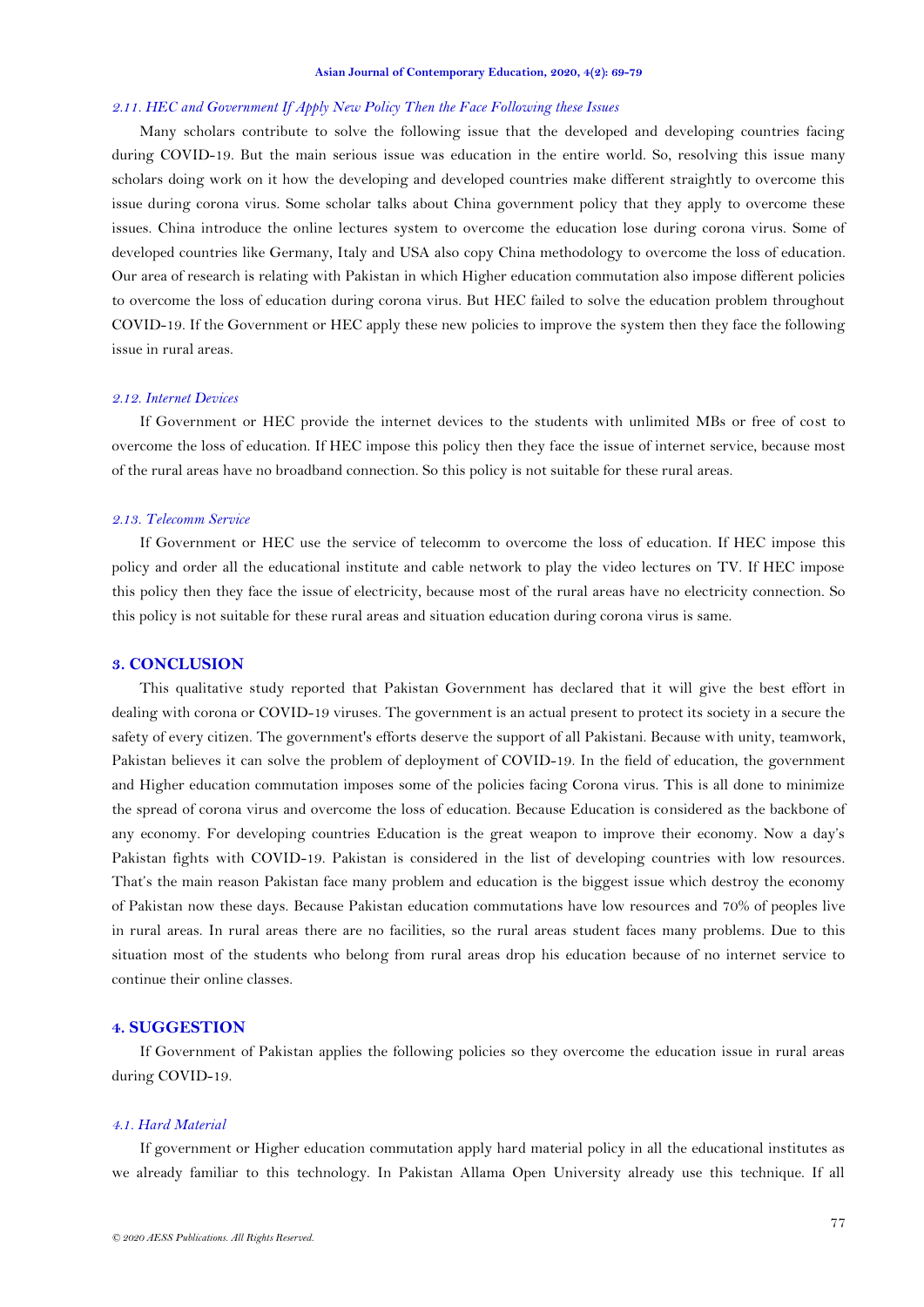#### **Asian Journal of Contemporary Education, 2020, 4(2): 69-79**

<span id="page-9-2"></span>educational institutes provide free of cost hard material to the students especially for rural areas students, so the Government of Pakistan will overcome the loss of education during these critical days.

### *4.2. Radio*

In the same way if government apply the radio technology in education sector and odder to the institute to deliver lecture through radio for some specific hours. So due to this technology Government resolve the education issue during corona virus. Because this technology was use in every single area of Pakistan.

> **Funding:** This study received no specific financial support. **Competing Interests:** The authors declare that they have no competing interests. **Acknowledgement:** All authors contributed equally to the conception and design of the study.

#### **REFERENCES**

- <span id="page-9-7"></span>Alvarez, F. E., Argente, D., & Lippi, F. (2020). A simple planning problem for covid-19 lockdown (No. w26981). National Bureau of Economic Research.
- <span id="page-9-1"></span>Baker, S. R., Bloom, N., Davis, S. J., Kost, K. J., Sammon, M. C., & Viratyosin, T. (2020). The unprecedented stock market impact of COVID-19 (No. w26945). National Bureau of Economic Research.
- <span id="page-9-8"></span>Bong, C.-L., Brasher, C., Chikumba, E., McDougall, R., Mellin-Olsen, J., & Enright, A. (2020). The COVID-19 pandemic: Effects on low-and middle-income countries. *Anesthesia and Analgesia, 131*(1), 86-92. Available at: https://doi.org/10.1213/ane.0000000000004846.
- <span id="page-9-0"></span>Chen, S., Yang, J., Yang, W., Wang, C., & Bärnighausen, T. (2020). COVID-19 control in China during mass population movements at New Year. *The Lancet, 395*(10226), 764-766. Available at: https://doi.org/10.1016/s0140- 6736(20)30421-9.
- <span id="page-9-11"></span>Gao, J., Tian, Z., & Yang, X. (2020). Breakthrough: Chloroquine phosphate has shown apparent efficacy in treatment of COVID-19 associated pneumonia in clinical studies. *BioScience Trends, 14*(1), 72-73. Available at: https://doi.org/10.5582/bst.2020.01047.
- <span id="page-9-13"></span>Geller, C., Varbanov, M., & Duval, R. E. (2012). Human coronaviruses: Insights into environmental resistance and its influence on the development of new antiseptic strategies. *Viruses, 4*(11), 3044-3068. Available at: https://doi.org/10.3390/v4113044.
- <span id="page-9-12"></span>Hageman, J. R. (2020). The coronavirus disease 2019 (COVID-19). *In Pediatric Annals*. Available at: https://doi.org/10.3928/19382359-20200219-01.
- <span id="page-9-10"></span>Kowalski, L. P., Sanabria, A., Ridge, J. A., Ng, W. T., de Bree, R., Rinaldo, A., . . . Bradford, C. R. (2020). COVID-19 pandemic: Effects and evidence-based recommendations for otolaryngology and head and neck surgery practice. *Head & Neck, 42*(6), 1259-1267.
- <span id="page-9-5"></span>Loayza, N. V., & Pennings, S. (2020). Macroeconomic policy in the time of COVID-19: A primer for developing countries. Available at: https://doi.org/10.1596/33540.
- <span id="page-9-6"></span>Meunier, T. A. (2020). Full lockdown policies in Western Europe countries have no evident impacts on the COVID-19 epidemic. *MedRxiv*. Available at: https://doi.org/10.1101/2020.04.24.20078717.
- <span id="page-9-3"></span>Mhalla, M. (2010). The impact of novel coronavirus (COVID-19) on the global oil and aviation markets. *Journal of Asian Scientific Research, 10*(2), 96.
- <span id="page-9-9"></span>Nawaz, S., Yun, J., Nawaz, M. Z., & Aalam, F. (2020). Is COVID-19 generating pandemic animosity among nations and consumers? A theoretical overview. *RMC Journal of Social Sciences and Humanities, 1*(1), 44-50. Available at: https://doi.org/10.46256/rmcjsochum.v1i1.83.
- <span id="page-9-4"></span>Porpiglia., F., Checcucci, E., Amparore, D., Verri, P., Campi, R., Claps, F., & Mario, S. R. (2020). Slowdown of urology residents' learning curve during the COVID-19 emergency. *BJU International*. Available at: https://doi.org/10.1111/bju.15076.